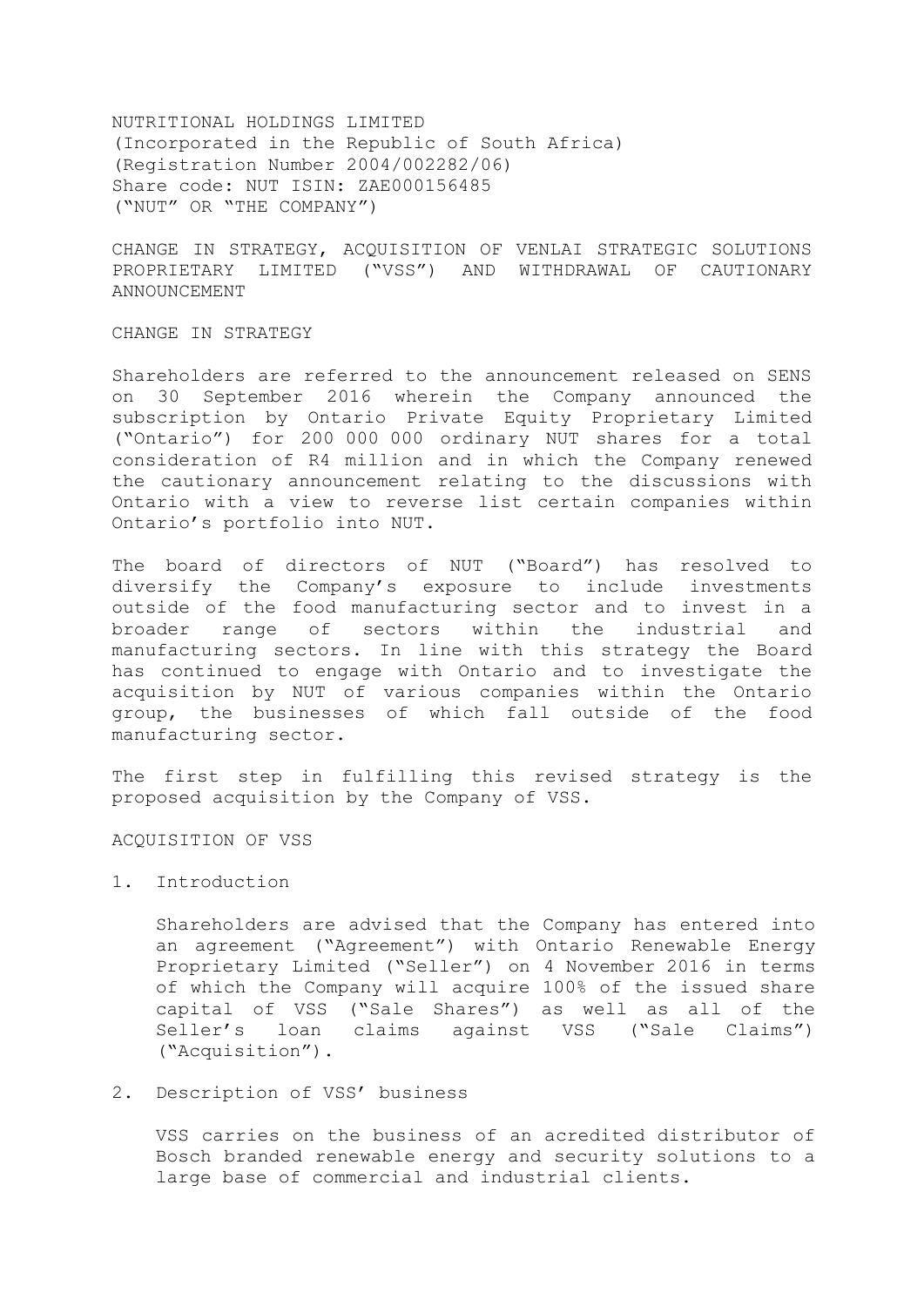#### 3. Rationale for the Acquisition

The Board has, over the last few years, attempted to improve NUT shareholder value organically and via potential acquisitions and mergers with limited success. The Ontario opportunity for the reverse listing of certain energy assets into NUT has therefore provided the Board with an opportunity to diversify the Company's exposure outside of the food sector, which has proven to be very challenging for a smaller ALT-X listed entity such as NUT. It has become evident to management that it would require substantial resources to be able to compete against the bigger food manufacturers.

Unfortunately the Board does not believe that the Company has access to the required reserves to be able to grow its food business and compete with the more established players in this market segment, hence the decision to pursue a more diversified investment and business strategy.

The Acquisition will be the first step towards the revised long-term strategy of the Company.

## 4. Acquisition Consideration, Closing Date and Effective Date

The consideration payable by NUT to the Seller for the Sale Shares and Sale Claims, in terms of the Agreement, is an amount of R9 000 000 ("Purchase Consideration").

The Purchase Consideration will be settled by NUT through the issue of 300 000 000 ordinary NUT shares at the deemed issue price of 3 cents per share ("Consideration Shares"). The Consideration Shares will be issued on the date on which all the conditions precedent contained in the Agreement have been fulfilled and after the 2018 PAT (as defined below) has been determined ("Closing Date").

Notwithstanding the Closing Date, possession, effective control, ownership of and risk in and benefit attaching to the Sale Shares and Sale Claims shall be given to the Company on 1 November 2016 ("Effective Date").

5. Profit warranty

The Purchase Consideration has been calculated based on the assumption that VSS will have a net profit after taxation (before the deduction of any administration fees charged by NUT from time to time) for the financial year ending 28 February 2018 ("2018 PAT"), of no less than R9 000 000, as calculated in accordance with IFRS and evidenced by the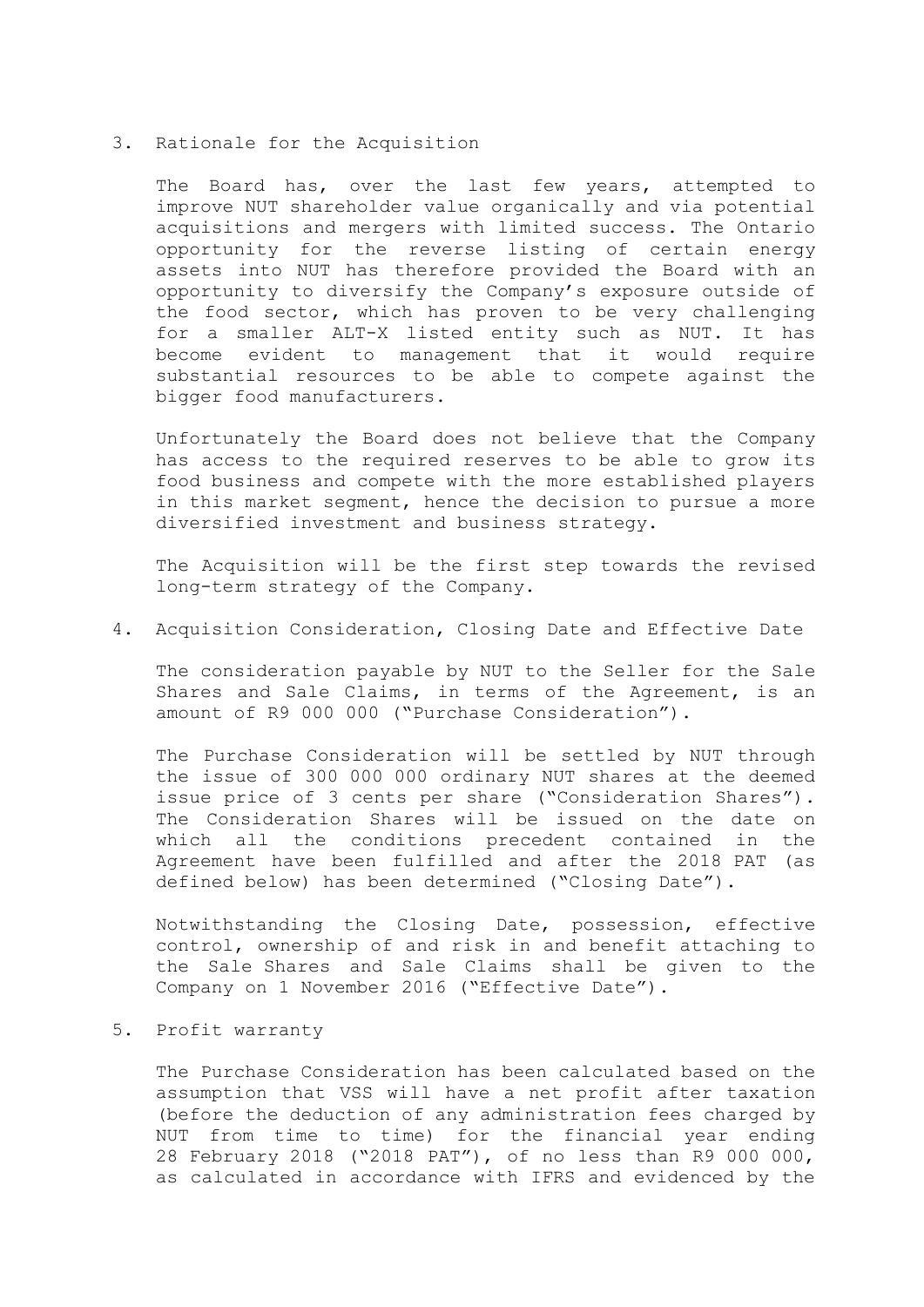audited annual financial statement of VSS as at 28 February 2018, as signed off by the registered auditors of the NUT.

In the event that the 2018 PAT is less than R9 000 000, NUT shall have the right to either cancel the Agreement or to reduce the Purchase Consideration with an amount equal to the difference between the 2018 PAT and R9 000 000.

To the extent that the 2018 PAT is equal to or more than R9 000 000, the Purchase Consideration will not be adjusted and the Consideration Shares will be issued and allotted to the Seller.

6. Additional terms of the Agreement, Warranties and Indemnities

For the period between the Effective Date and the Closing Date ("Interim Period"), the Seller and the Company shall each be entitled to appoint a single director to the board of directors of NUT.

The Seller provides detailed warranties and indemnities to the Company (including warranties in relation to conduct of the Business during the Interim Period) that are standard for a transaction of this nature

7. Conditions precedent

The Acquisition is subject to the following conditions precedent ("Conditions Precedent"):

Within fourteen 14 days from the date of signature of the Agreement:

- i) all documentation required or necessary, whether contractually or regulatory, for the transfer of the Sale Shares and the cession of the Sale Claims, the changes to the board of directors of VSS (as set out in the Agreement) and all other documentation necessary to give effect to the terms and conditions of the Agreement, have been signed; and
- ii) the financial statements, books of account and accounting records of VSS have been made available to the Company.

# 8. Financial Effects

The value of the net assets attributable to the Sale Shares and the Sale Assets amounts to R2 345 000 and the